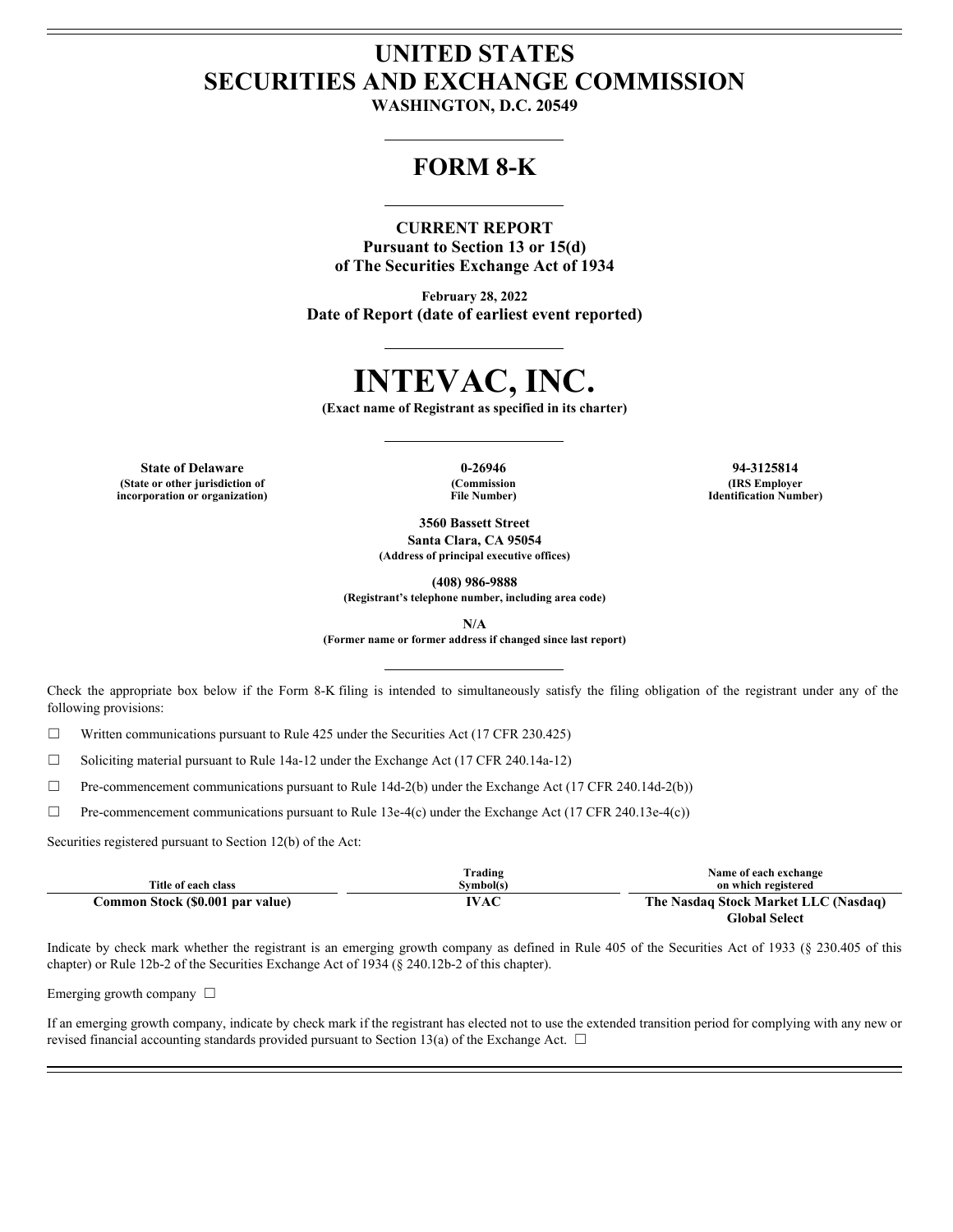#### **Item 5.02. Departure of Directors or Certain Officers; Election of Directors; Appointment of Certain Officers; Compensatory Arrangements of Certain Officers.**

#### *Resignation of a Named Executive Officer*

On February 28, 2022, Jay Cho resigned from his position as the Executive Vice President and General Manager, Thin Film Equipment of Intevac, Inc. (the "Company") and from all other positions he held in the Company or any of its subsidiaries effective immediately.

#### *Severance Agreement with Jay Cho*

On February 28, 2022, the Company entered into a Severance Agreement and Release of Claims (the "Severance Agreement") with Mr. Cho. **Item 5.02. Departure of Directors or Certain Officers; Election of Directors; Appointment of Certain Officers; Compensatory Arrangements**<br>**Resignation of a Named Executive Officer**<br>**Resignation of a Named Executive Off** condition to receiving the foregoing benefit, the parties agreed to provisions relating to a release and waiver of claims, confidentiality, non-solicitation and non-disparagement.

The foregoing summary is qualified in its entirety by reference to the full text of the Severance Agreement which is attached hereto as Exhibit 10.1 and is incorporated by reference.

#### **Item 9.01. Financial Statements and Exhibits**

(d) Exhibits

| Exhibit |                    |  |  |
|---------|--------------------|--|--|
| No.     | <b>Description</b> |  |  |

10.1 [Severance Agreement and Release of Claims, dated February 28, 2022, by and between Jay Cho and Intevac, Inc.](#page-3-0)

104 Cover Page Interactive Date File (embedded within the Inline XBRL document)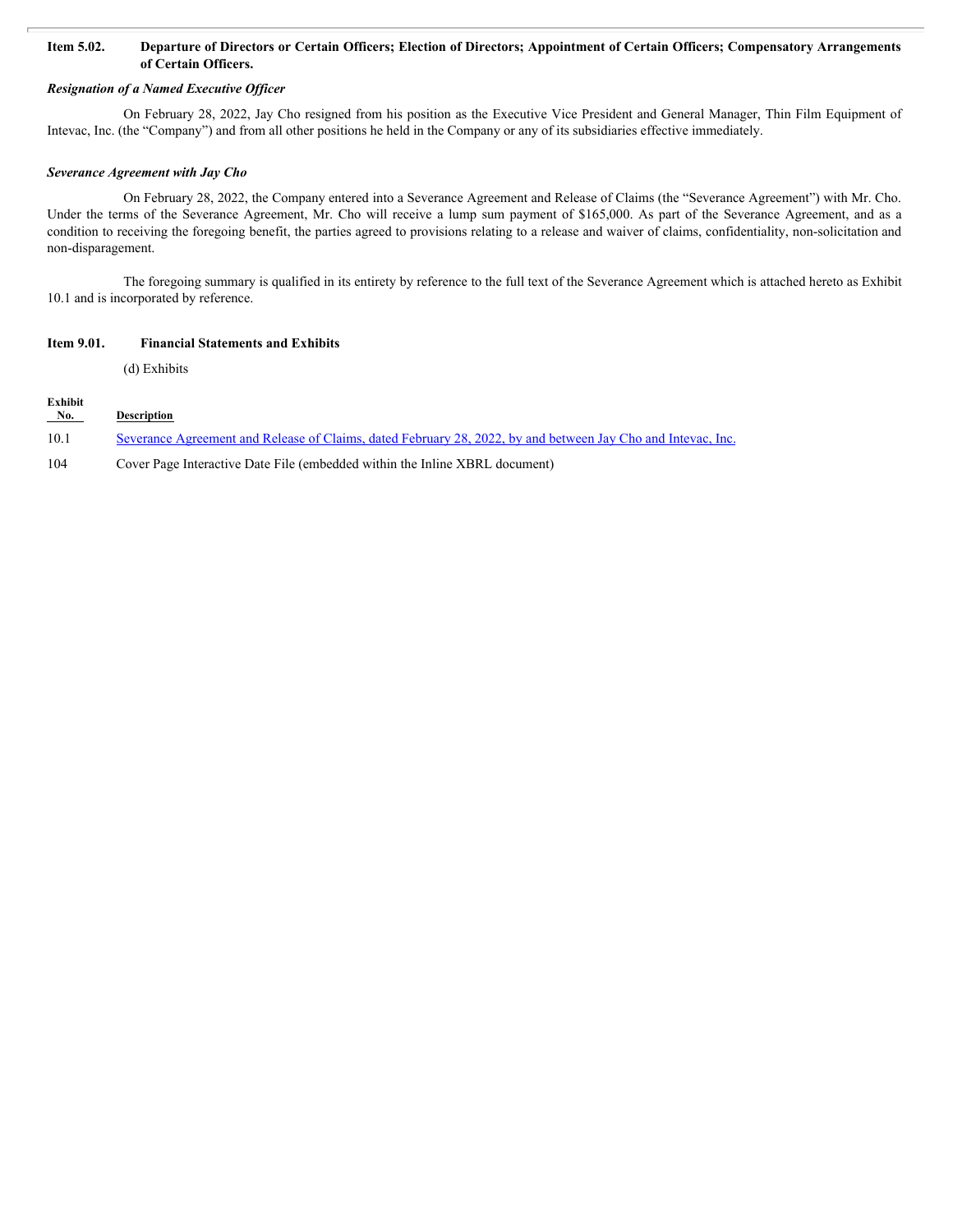Pursuant to the requirements of the Securities Exchange Act of 1934, the registrant has duly caused this report to be signed on its behalf by the initial of the signed hereunto duly authorized.<br>INTEVAC, INC.<br>INTEVAC, INC.<br> undersigned hereunto duly authorized.

INTEVAC, INC.

James Moniz Executive Vice President, Finance and Administration, Chief Financial Officer, Secretary and Treasurer

Date: March 3, 2022 /s/ James Moniz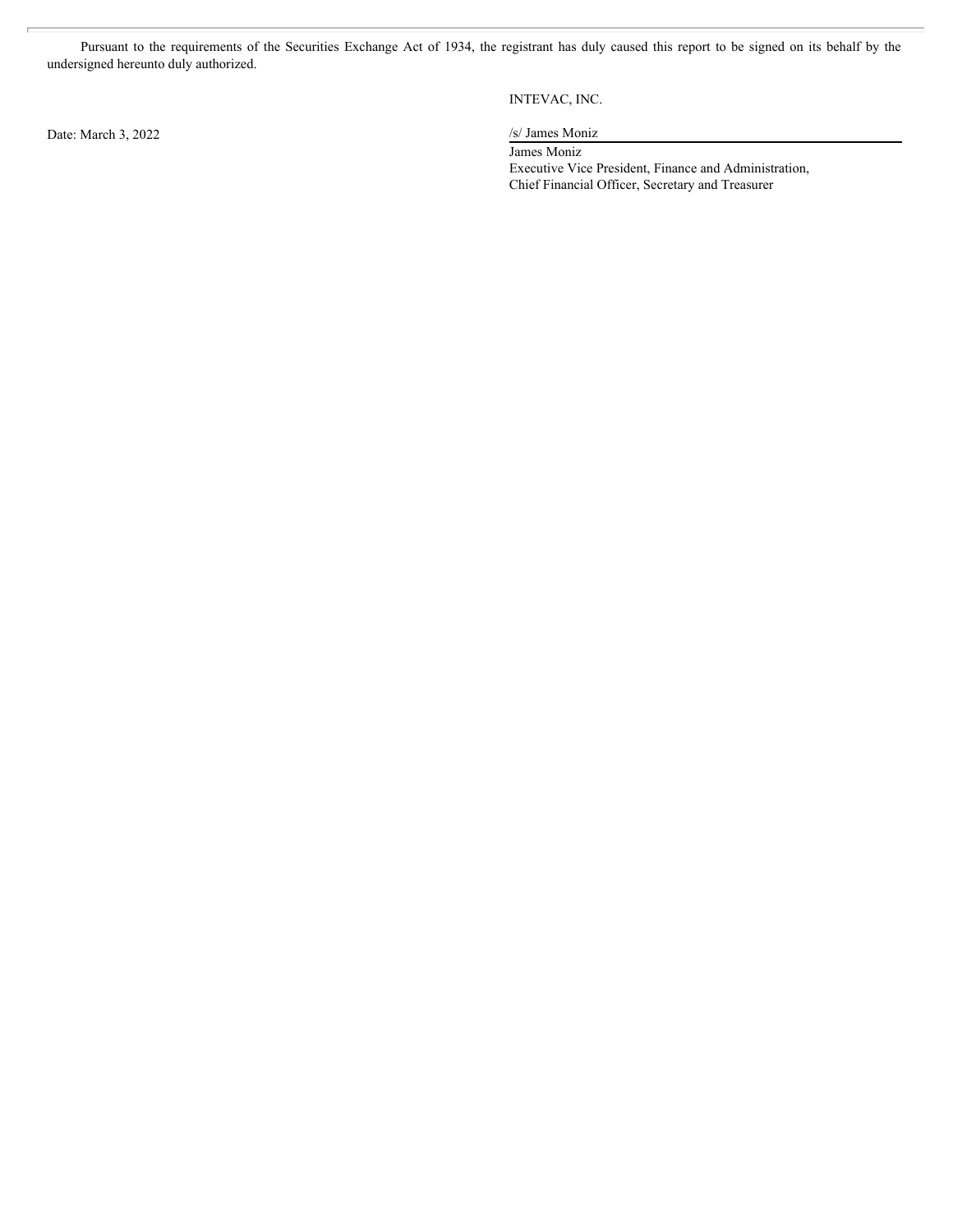#### **SEVERANCE AGREEMENT AND RELEASE OF CLAIMS**

Jay Cho (hereafter referred to as "the Employee") and lntevac, Inc. (hereafter referred to as "lntevac" or "the Company") mutually desire to define **EXERANCE AGREEMENT AND RELEASE OF CLAIMS**<br>
Iay Cho (hereafter referred to as "the Employee") and Intevac, Inc. (hereafter referred to as "Intevac" or "the Company") mutually desire to define<br>
their rights and liabilities parent, subsidiary and affiliated entities on **March 1, 2022.** Accordingly, the parties agree as follows:

- <span id="page-3-0"></span>1. Severance benefits. In exchange for the consideration described herein, lntevac hereby agrees to:
	- (a) pay to the Employee a sum equivalent to **6** months of base pay, less deductions required by law, for which the Employee returns the signed original of this Severance Agreement and Release of Claims (hereafter referred to as "this Agreement") to the Company.

2. Release of claims by Employee. In exchange for the consideration described below, the Employee hereby releases and discharges fully lntevac and its parent, subsidiary and affiliated entities, and the current and former shareholders, directors, officers, employees, agents and representatives of lntevac and its parent, subsidiary and affiliated entities (which entities and persons, together with lntevac, are hereafter referred to collectively as "the Released Parties"), from any and all claims, liabilities, charges and causes of action of any kind whatsoever which the Employee holds or may hold against them as of the date on which he or she signs this Agreement, including, but not limited to: and causes of existence action of this becomes a cheme and Relate of Chine Merchanics and the consideration of this consider the cause of the cause of the cause of the cause of action and the cause of the cause of the spe

- (a) any and all rights and claims relating to or in any manner arising from the Employee's employment or the termination of his or her employment;
- (b) any and all rights and claims arising under the California Fair Employment and Housing Act (Government Code section 12900 et seq.) and similar laws of any jurisdiction;
- (c) any and all claims arising under the Civil Rights Act of 1964 (42 U.S.C. 2000, et seq.) and similar laws of any jurisdiction;
- (d) any and all claims arising under the Americans with Disabilities Act (29 U.S.C. 706 et seq.) and similar laws of any jurisdiction;
- (e) any and all rights and claims arising the Age Discrimination in Employment Act of 1967 (29 U.S.C. 621 et seq.) and similar laws of any jurisdiction;
- (f) any and all rights and claims arising under the Family and Medical Leave Act (29 U.S.C. section 2601 et seq.), the California Family Rights Act (Government Code section 12945.2) and similar laws of any jurisdiction;
- (g) any and all claims for violation of the Fair Labor Standards Act California Labor Code, California Wage Orders, and similar laws of any jurisdiction; and
- (h) any and all claims for breach of contract, breach of the covenant of good faith and fair dealing, retaliation, discrimination, harassment, invasion of privacy, infliction of emotional distress, defamation and misrepresentation.

This Agreement shall not apply, however, to any rights and claims not subject to waiver by law, including, but not limited to, claims for unemployment insurance benefits, claims for workers' compensation benefits and rights to indemnity under applicable law.

3. Scope of release. The Employee understands and intends that the rights, claims and causes of action released herein include all legal, contractual, statutory and equitable rights, claims and causes of action and held by him or her against the Released Parties or any of them (except those rights, claims anticipated.

4. Due consideration; right to rescind in part. The Employee represents and agrees that:

- (a) he has had the opportunity to consider this Agreement for at least 45 days before signing it;
- (b) he has had a reasonable opportunity to consult an attorney before signing this Agreement;
- (c) he has read this Agreement in full and understands all of the terms and conditions set forth herein;
- (d) he knowingly and voluntarily agrees to all of the terms and conditions set forth herein and intends to be legally bound by them;
- (e) he may rescind this Agreement for seven days after signing it; and
- (f) this Agreement will not become effective or enforceable until seven days after he or she has signed it.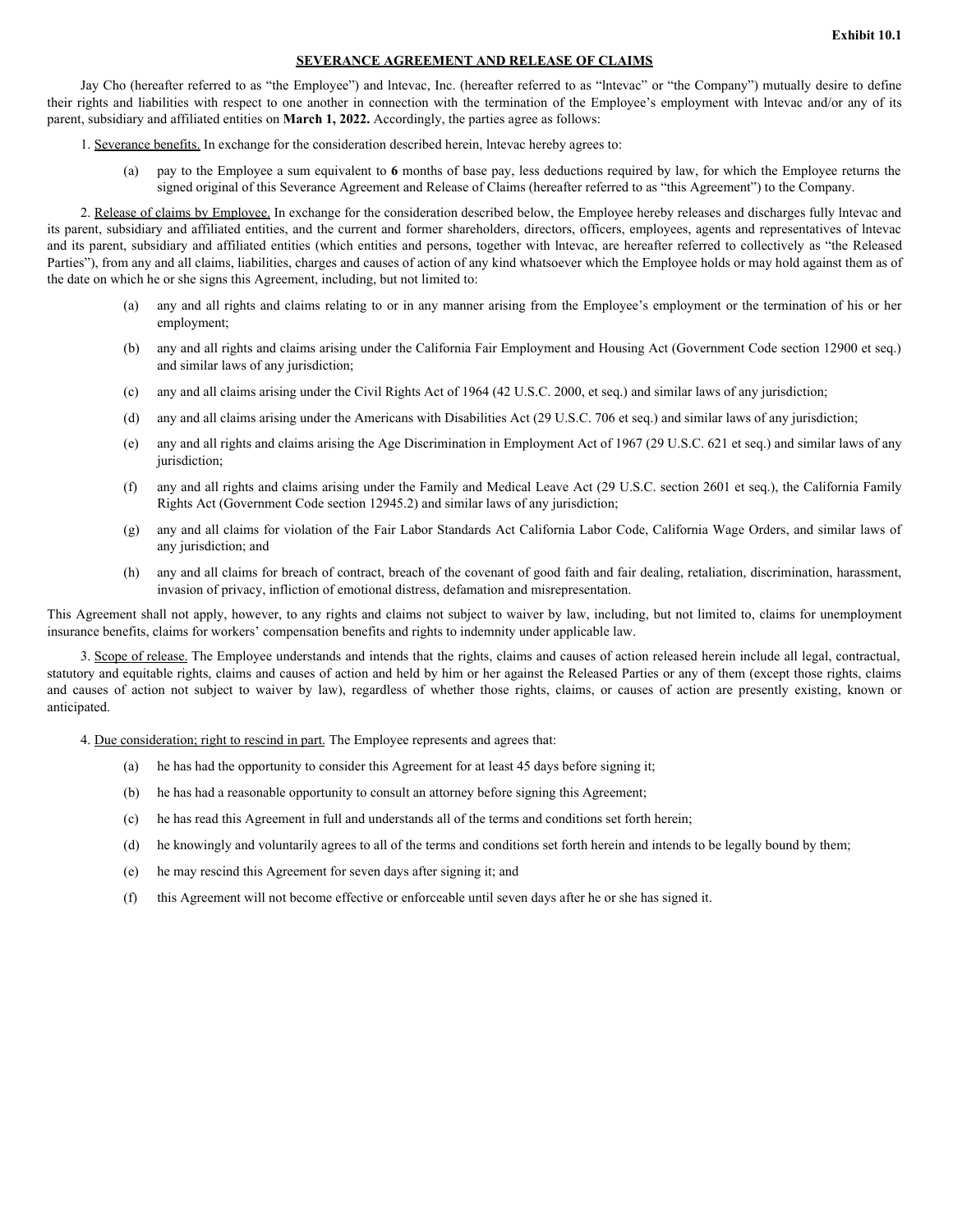5. New or different facts; application of release to unknown claims. The Employee acknowledges that he or she may hereafter discover facts different from or in addition to those now known or believed to be true regarding the subject matter of the Agreement, but:

- (a) agrees that this Agreement shall remain in full force and effect notwithstanding the existence or discovery of any such new or different facts; and
- (b) hereby waives all rights to which he or she may be entitled pursuant to California Civil Code section 1542, which provides: A general release does not extend to claims which the creditor does not know or suspect to exist in his or her favor at the time of executing the release, which if known by him or her must have materially affected his or her settlement with the debtor.

6. No existing claims: covenant not to file claims. The Employee represents that he or she has not filed any complaints, claims, grievances or actions against any of the Released Parties with any state, federal or local court or agency and covenants not to file any complaints, claims, grievances or actions (other than those not subject to waiver by law) against any of the Released Parties herein at any time hereafter based on events occurring on or before the date on which he or she signs this Agreement.

7. Payment of wages and benefits. The Employee acknowledges and agrees that lntevac paid to him or her by the date on which the Employee's employment terminated all wages, including accrued vacation, earned by him or her through that date.

8. Non-disparagement. The Employee agrees not to defame, disparage or criticize any of the Released Parties at any time.

information relating to this Agreement to anyone other than his or her spouse (if any), his or her attorney(s), his or her tax preparer and any party to whom disclosure is necessary in order to comply with the law.

5. Sex or different facts application of release to unknown claims. The Employee achoowledges that he or she may hereafter discover facts different in in addition to those now known or believed to be true regarding the su 10. Non-solicitation of employees and contractors. During the term of the Employee's employment with lntevac or any of its parent, subsidiary or affiliated entities (hereafter referred to as "the lntevac Companies") and at all times thereafter, the Employee shall not use any of the lntevac Companies' Confidential Information to solicit any employee or contractor of the lntevac Companies to discontinue working for any of the lntevac Companies or to provide service to any other person or entity in competition with the lntevac Companies without lntevac's written consent. As used in this Agreement, the term "Confidential Information" shall mean information that (a) derives economic value from not being known to the general public or others who can obtain economic value from its disclosure or use and (b) is the subject of reasonable efforts on the part of the lntevac Companies to maintain its secrecy.

11. Non-solicitation of customers. During the Employee's employment with the lntevac Companies and at all times thereafter, the Employee shall not utilize any Confidential Information of the lntevac Companies to solicit any customer of the lntevac Companies to (a) purchase goods or services from any person or entity whose goods or services could be used as substitutes for those of the lntevac Companies or (b) discontinue purchasing goods and/or services from the lntevac Companies.

12. Preservation of Confidential Information. During and after the Employee's employment with the Intevac Companies, the Employee shall not use any of the lntevac Companies' Confidential Information for any purpose other than to fulfill his or his her duties to the lntevac Companies and shall not disclose any such information to any third party without the express written consent of the lntevac Companies.

-2-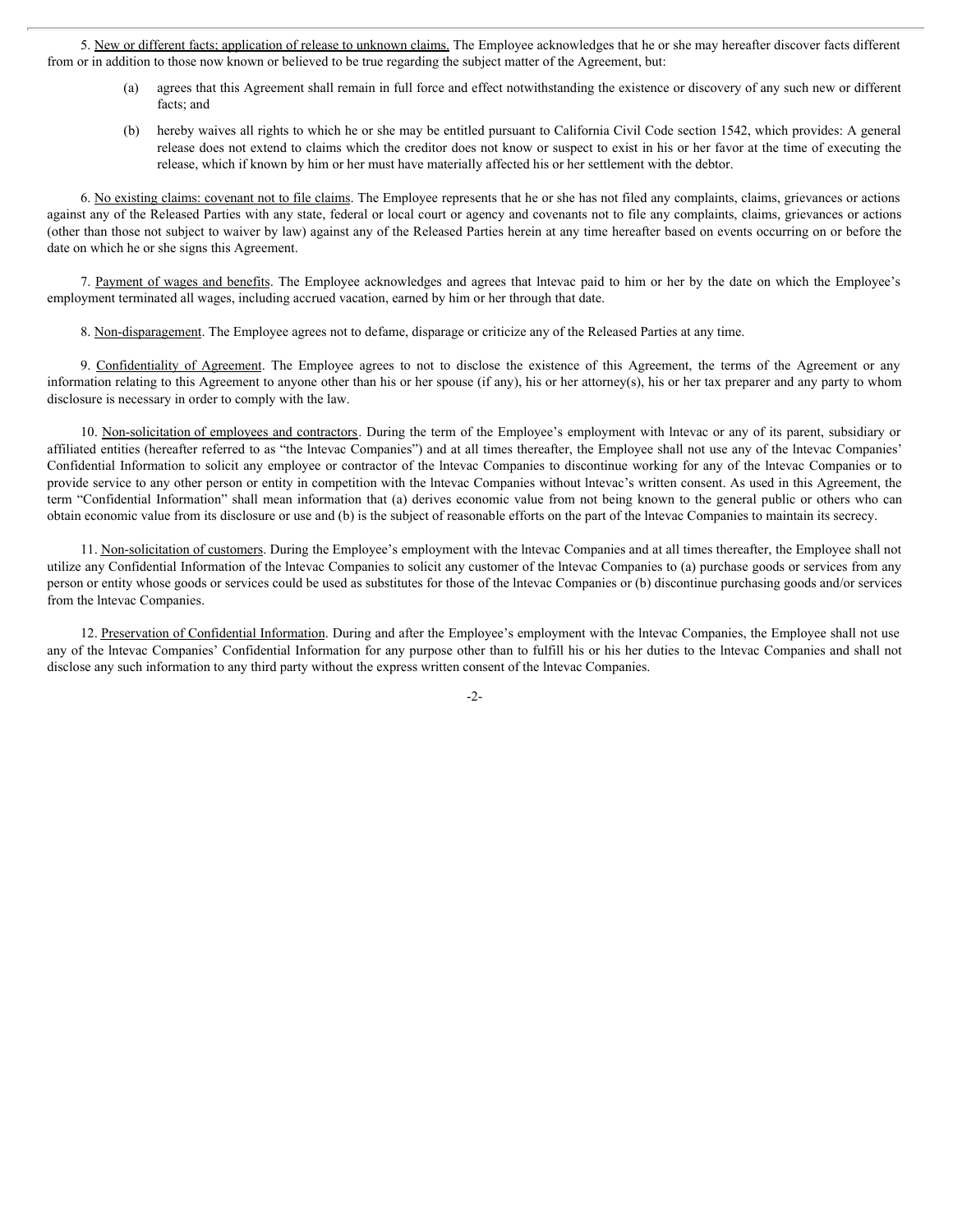13. Return of Company property. The Employee shall return to Intevac on the date on which his or her employment terminates, or at such other time as the Company may request, all property of the lntevac Companies in the Employee's possession, custody or control. Notwithstanding any other provisions in this Agreement, lntevac shall not be required to provide the Employee with the consideration described in section 1 of this Agreement until the Employee has returned to it all property of the lntevac Companies in his or her possession, custody or control.

14. Successors and assigns. Each party represents that it has not transferred to any person or entity any of the rights released or transferred through this Agreement. The parties agree that this Agreement shall be binding upon the future successors and assignees of lntevac, if any. The Employee may not delegate or assign any of his or obligations pursuant to this Agreement.

15. Severability. If a court of competent jurisdiction declares or determines that any provision of this Agreement is invalid, illegal or unenforceable, the invalid, illegal or unenforceable provision(s) shall be deemed not a part of the Agreement, but the remaining provisions shall continue in full force and effect. If a court declares or determines that any of the release provisions set forth in section 2 above are invalid, illegal or unenforceable, however, lntevac shall have the option of declaring this Agreement null and void and, in such event, the Employee shall return to lntevac all consideration provided to the Employee to date pursuant to this Agreement. 13. **Entanced Company amorgs**. The Employee shall center interacted the date on which his or her destructed to company my request all property of the interest Companies in the transport procession, costady or control. Mon

16. Further Assurances. The Employee agrees to perform such actions, and to execute such additional documents, if any, as may be necessary or appropriate to effectuate the intent of this Agreement.

17. Costs and fees. Each party shall bear any costs and fees it may incur in connection with this Agreement and neither shall be entitled to recover such costs or fees from the other.

18. Remedy for breach. Each party, upon breach of this agreement by the other, shall have the right to seek all necessary and proper relief, including, but not limited to, specific performance, from a court of competent jurisdiction and the party prevailing in such a suit shall be entitled to recover reasonable costs and attorney fees.

19. Governing law. The laws of the State of California shall govern the construction and enforcement of this Agreement, except that the Agreement shall be interpreted as through drafted jointly by the Employee and lntevac.

understandings, both written and oral, between the parties regarding the subject matter of this Agreement. The parties may modify this Agreement only through a writing signed by each.

21. No reliance on representations by other party or other party's representatives. The parties agree and represent that they have not relied and do not rely upon any representation or statement regarding the subject matter or effect of this Agreement made by any other party to this Agreement or any party's agents, attorneys or representatives.

-3-